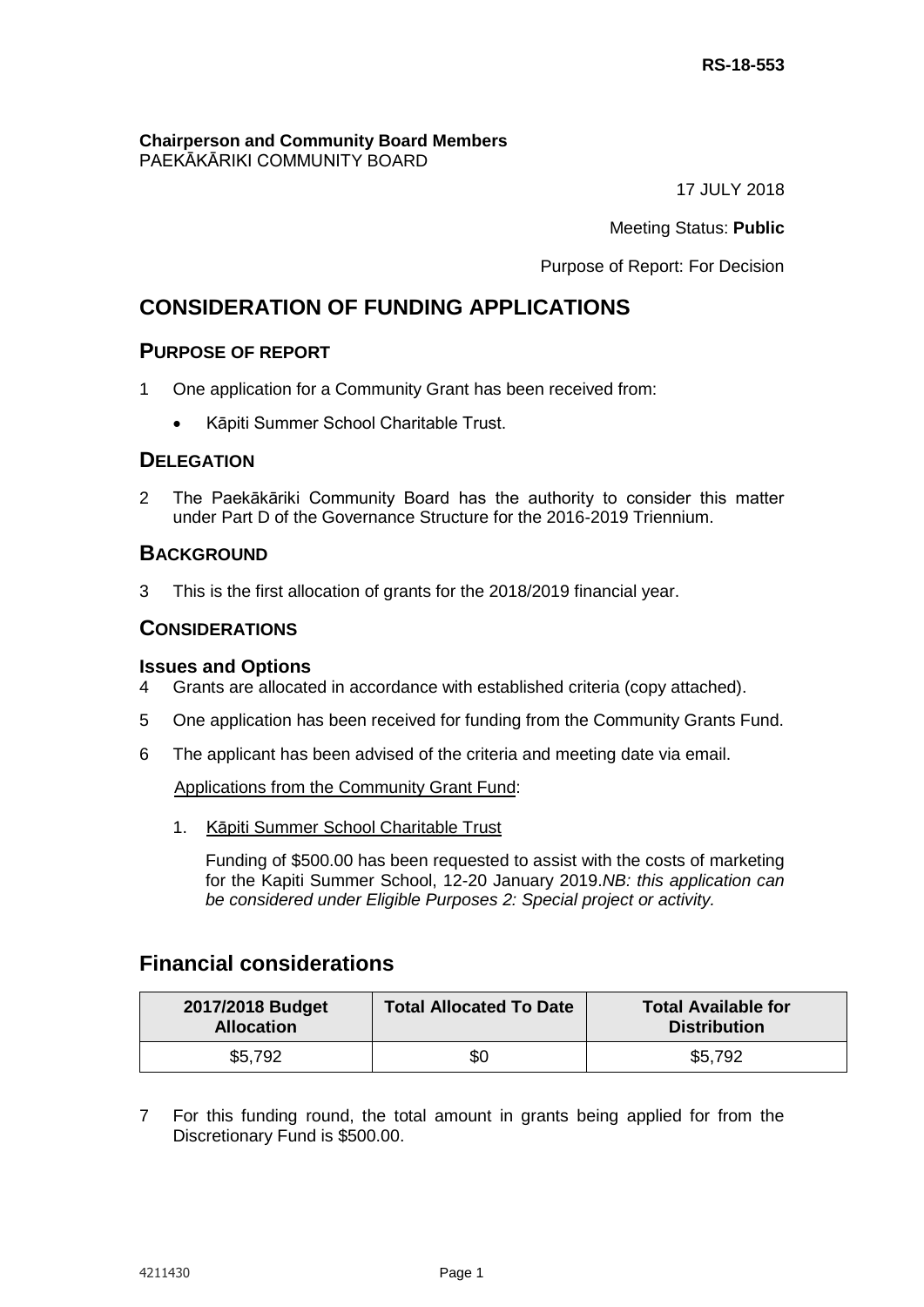8 Below are the successful applicants from the 2017/2018 year for the Board's information:

| <b>Date</b>          | <b>Recipient</b>                                          | <b>Amount</b> | <b>Purpose of Grant</b>                                                                                                                          | Report<br><b>Back</b> |
|----------------------|-----------------------------------------------------------|---------------|--------------------------------------------------------------------------------------------------------------------------------------------------|-----------------------|
| 8 August 2017        | <b>Kidz Need Dadz</b><br>Kāpiti                           | \$500         | To assist with a Father's Day event<br>on 3 September 2017                                                                                       | √                     |
| 19 September<br>2017 | Slade O'Rorke-St<br>John                                  | \$300         | To assist with costs associated with<br>his attendance at the Wheelchair<br>Basketball NZ Championships on 23-<br>24 September 2017 in Tauranga. | √                     |
| 19 September<br>2017 | Paekākāriki<br><b>Orchards &amp; Gardens</b><br>Group     | \$500         | To assist with purchasing gardening<br>materials and supplies for the<br>preparation of its community garden.                                    | √                     |
| 31 October<br>2017   | Kāpiti Gymsports                                          | \$100         | To assist with consent fees<br>associated with building an extension<br>to Gym Sports facility.                                                  |                       |
| 31 October<br>2017   | Zephyr Wills                                              | \$300         | To assist with purchasing a viola bow.                                                                                                           | √                     |
| 31 October<br>2017   | Kāpiti College Kapa<br>Haka Group                         | \$1,000       | To assist with travel to Thailand in<br>December as part of its international<br>student exchange.                                               |                       |
| 31 October<br>2017   | Kāpiti College<br>(Get2Go Team)                           | \$400         | To assist with the costs of attending<br>the Get2Go Grand Final on Great<br>Barrier Island in December 2017.                                     | √                     |
| 12 December<br>2017  | <b>NO GRANT</b><br><b>APPLICATIONS</b><br><b>RECEIVED</b> |               |                                                                                                                                                  |                       |
| 27 February<br>2018  | Low Carbon Kāpiti                                         | \$250         | To assist with the costs of a<br>community project to build a lego<br>display of what the Kāpiti Coast will<br>look like in the future.          |                       |
| 27 February<br>2018  | Paekākāriki Informed<br>Community Inc.                    | \$500         | To assist with the costs of an<br>additional turntable for use at<br>Paekākāriki FM.                                                             |                       |
| 17 April 2018        | Kāpiti Coast No More<br>Meth                              | \$500         | To assist with costs to enable people<br>to attend a weekly drug and alcohol<br>support programme.                                               |                       |
| 17 April 2018        | Paekākāriki Housing<br><b>Trust</b>                       | \$250         | To assist with costs of holding a<br>community hui in June 2018.                                                                                 |                       |
| 17 April 2018        | Paekākāriki ANZAC<br>Committee                            | \$500         | To assist with costs of holding the<br>2018 ANZAC Parade.                                                                                        |                       |
| 29 May 2018          | Paekākāriki<br><b>Community Trust</b>                     | \$340         | To assist with a village event in St<br>Peter's Hall                                                                                             |                       |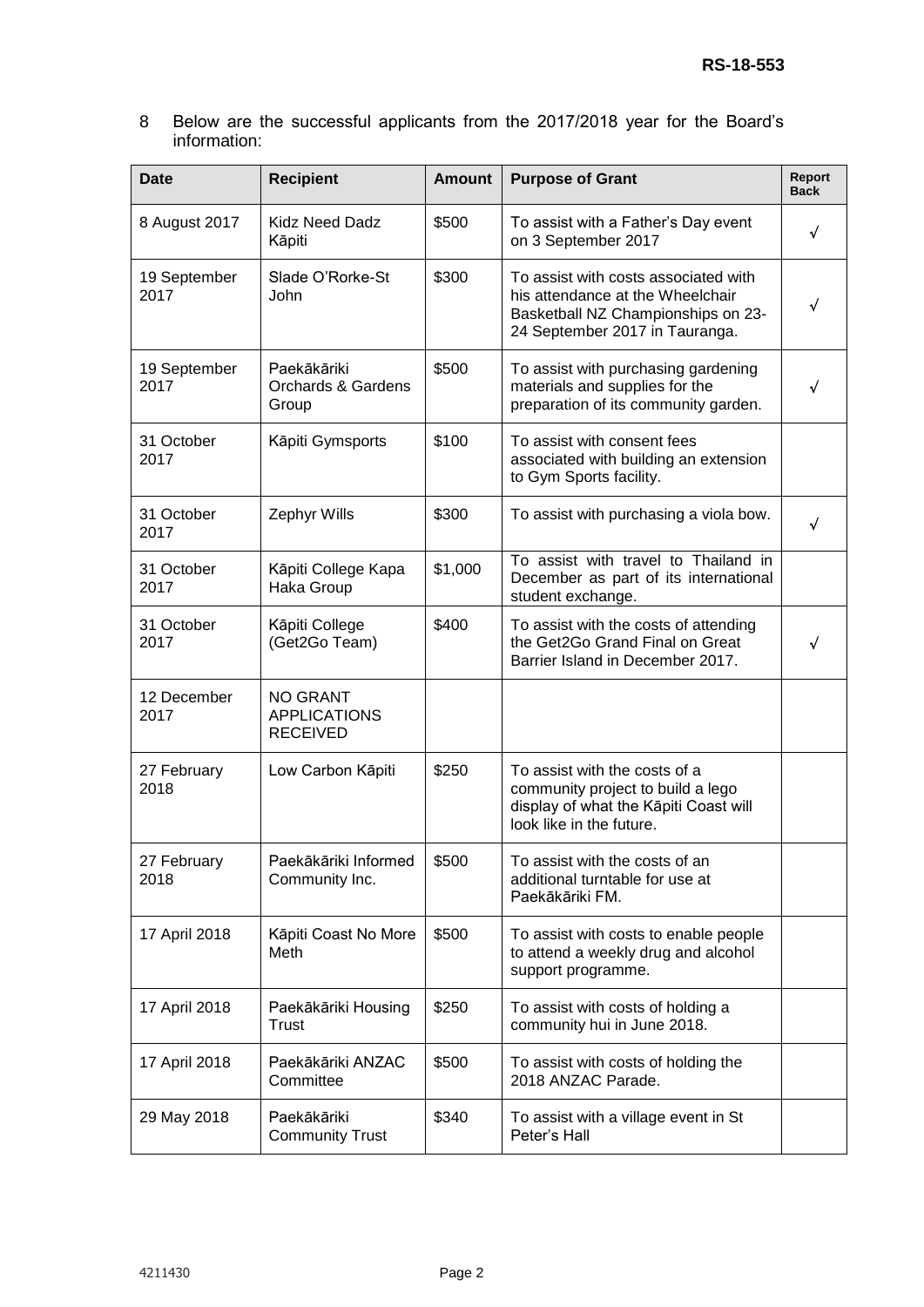# **SIGNIFICANCE**

9 This matter has a low level of significance under Council policy.

# **RECOMMENDATIONS**

10 That the Paekākāriki Community Board approves a funding application for \$\_\_\_\_\_\_ from the Kāpiti Summer School Charitable Trust for assistance with marketing for the Kapiti Summer School, 12-20 January 2019.

## **Report prepared by Approved for submission Approved for submission**

| Judy Rennie                                                                                | Natasha Tod | Max Pedersen                                      |
|--------------------------------------------------------------------------------------------|-------------|---------------------------------------------------|
| <b>Executive Secretary Group Manager</b><br><b>Regulatory Services Regulatory Services</b> |             | <b>Group Manager</b><br><b>Community Services</b> |

## **ATTACHMENTS**

- **Community Fund Grants Criteria**
- **Grant Applications:** o Kāpiti Summer School Charitable Trust
- **Accountability Reports:**
	- o None.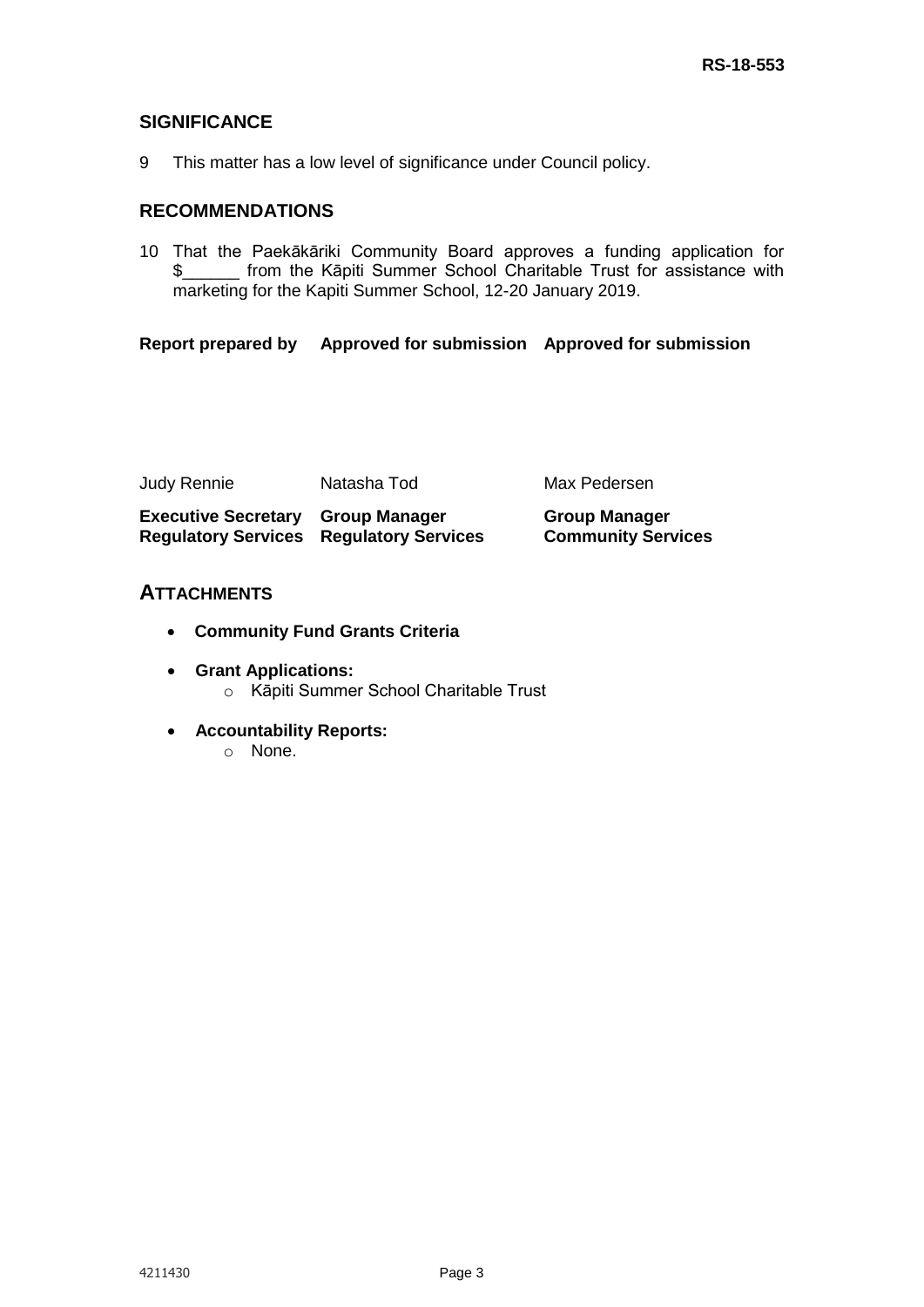# **PAEKĀKĀRIKI COMMUNITY BOARD**

## **CRITERIA FOR COMMUNITY GRANTS**

The purpose of the Paekākāriki Community Board's Community Grants is to provide financial assistance for projects or activities that promote the well-being of the Paekākāriki community and show clear community benefit.

#### **Eligible Organisations/Individuals**

- 1. The organisation/individual **must reside** in the Paekākāriki area. The Board may consider financial assistance for events occurring outside the Paekākāriki Community where it is shown the community will benefit.
- 2. Eligible organisations include those that provide cultural, sports, environmental or social services to the Paekākāriki areas.

## **Criteria**

- 1. The applicant is unable to receive sufficient grants from other sources.
- 2. The applicant must be non-profit making.
- 3. The organisation/individual must use the financial assistance for its activities in the Paekākāriki Community. The Board may consider financial assistance for events occurring outside the Paekākāriki Community where it is shown the community will benefit.
- 4. Organisations must provide the most recent financial statements and a copy of a resolution noting the decision to apply for funding.
- 5. The organisation/individual has not received financial assistance from the Paekākāriki Community Board Community Grants Fund in the last twelve months.
- 6. Only one application will be considered by an organisation for one event (Individual team member applications will not be eligible).

## **NOTE**: All applications must have full documentation to support their application **(maximum of five pages in total).**

#### **Eligible Purposes:**

- 1. Unique or infrequent project or activity;
- 2. Special project or activity;
- 3. Meritorious project or activity;
- 4. To partially or fully offset the cost of any Council permit, licence or resource consent fees\*;
- 5. The remission of hall rental\*.

\*within **the current financial year** of the project or activity